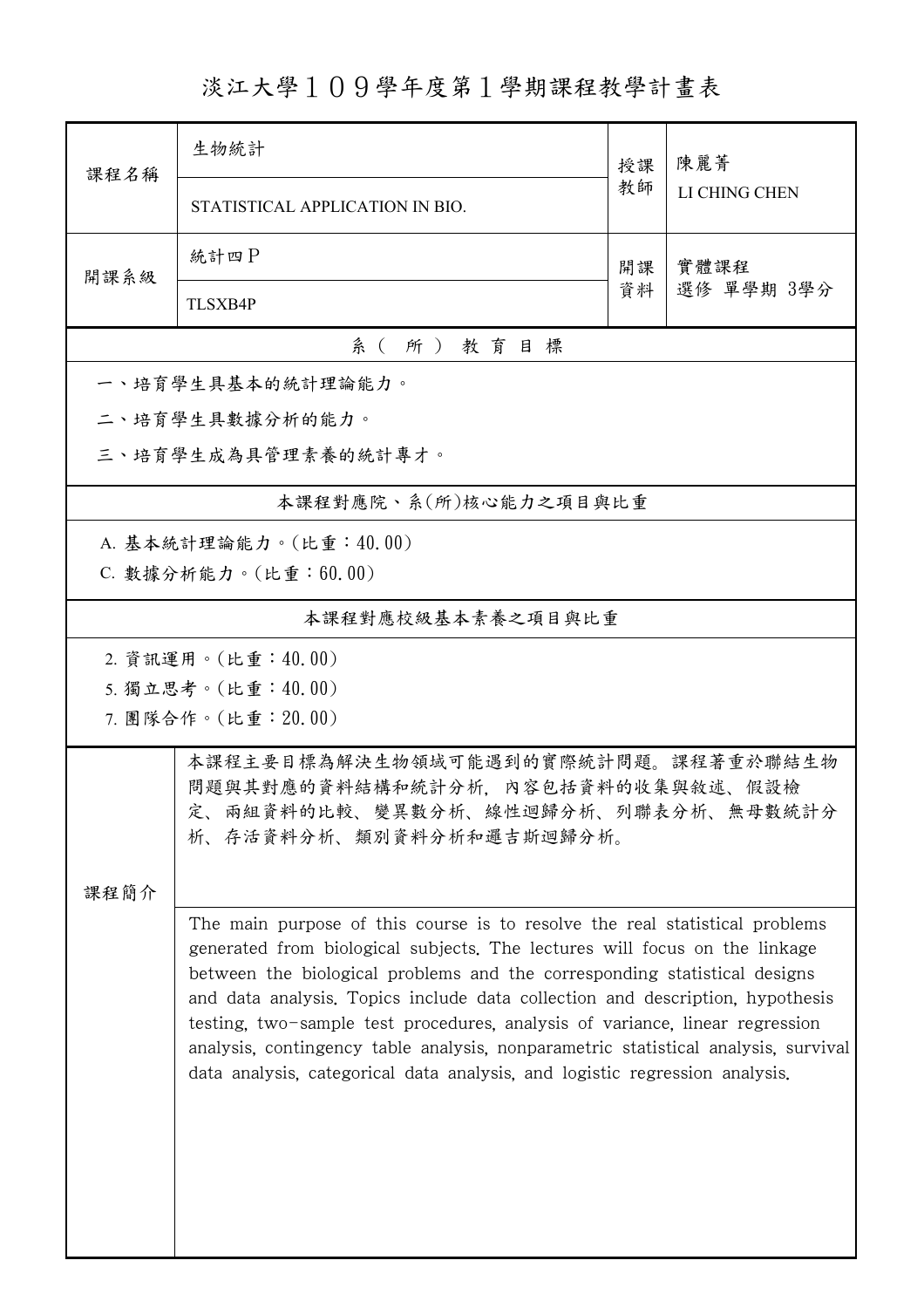## 本課程教學目標與認知、情意、技能目標之對應

將課程教學目標分別對應「認知(Cognitive)」、「情意(Affective)」與「技能(Psychomotor)」 的各目標類型。

一、認知(Cognitive):著重在該科目的事實、概念、程序、後設認知等各類知識之學習。

二、情意(Affective):著重在該科目的興趣、倫理、態度、信念、價值觀等之學習。

三、技能(Psychomotor):著重在該科目的肢體動作或技術操作之學習。

| 序<br>號         | 教學目標(中文)                                                        |                          |            | 教學目標(英文)                                                                                                                                                                                                                                                |                      |  |  |  |
|----------------|-----------------------------------------------------------------|--------------------------|------------|---------------------------------------------------------------------------------------------------------------------------------------------------------------------------------------------------------------------------------------------------------|----------------------|--|--|--|
| 1              | 學生能瞭解並應用收集資料以及敘<br>述資料的方法。                                      |                          |            | Students are able to understand and apply the<br>methods of data collection and description.                                                                                                                                                            |                      |  |  |  |
| $\overline{2}$ | 學生能瞭解並應用兩組資料的比<br>較。                                            |                          |            | Students are able to understand and apply the<br>two-sample test procedures.                                                                                                                                                                            |                      |  |  |  |
| 3              | 學生能瞭解並應用變異數分析、線<br>性迴歸分析、無母數統計分析、存<br>活資料分析、類別資料分析、邏吉<br>斯迴歸分析。 |                          |            | Students are able to understand and apply the<br>analysis of variance, the linear regression analysis,<br>the nonparametric statistical analysis, the survival<br>data analysis, the categorical data analysis and the<br>logistic regression analysis. |                      |  |  |  |
|                | 教學目標之目標類型、核心能力、基本素養教學方法與評量方式                                    |                          |            |                                                                                                                                                                                                                                                         |                      |  |  |  |
| 序號             | 目標類型                                                            | 院、系 $(\text{m})$<br>核心能力 | 校級<br>基本素養 | 教學方法                                                                                                                                                                                                                                                    | 評量方式                 |  |  |  |
| 1              | 認知                                                              | <b>AC</b>                | 257        | 講述、實作                                                                                                                                                                                                                                                   | 測驗、作業、報告(含<br>口頭、書面) |  |  |  |
| 2              | 認知                                                              | <b>AC</b>                | 257        | 講述、實作                                                                                                                                                                                                                                                   | 測驗、作業、報告(含<br>口頭、書面) |  |  |  |
| 3              | 認知                                                              | AC                       | 257        | 講述、實作                                                                                                                                                                                                                                                   | 測驗、作業、報告(含<br>口頭、書面) |  |  |  |
|                | 授課進度表                                                           |                          |            |                                                                                                                                                                                                                                                         |                      |  |  |  |
| 週<br>次         | 日期起訖                                                            |                          |            | 內 容 (Subject/Topics)                                                                                                                                                                                                                                    | 備註                   |  |  |  |
| 1              | $109/09/14$ ~<br>109/09/20                                      | 導論                       |            |                                                                                                                                                                                                                                                         |                      |  |  |  |
| $\overline{c}$ | $109/09/21$ ~<br>109/09/27                                      | 標準化比率                    |            |                                                                                                                                                                                                                                                         |                      |  |  |  |
| 3              | $109/09/28$ ~<br>109/10/04                                      | 生命表                      |            |                                                                                                                                                                                                                                                         |                      |  |  |  |
| 4              | $109/10/05$ ~<br>109/10/11                                      | 機率與診斷檢定                  |            |                                                                                                                                                                                                                                                         |                      |  |  |  |
| 5              | $109/10/12$ ~<br>109/10/18                                      | 有母數統計分析法                 |            |                                                                                                                                                                                                                                                         |                      |  |  |  |
| 6              | $109/10/19$ ~<br>109/10/25                                      | 無母數統計分析法                 |            |                                                                                                                                                                                                                                                         |                      |  |  |  |
| 7              | $109/10/26$ ~<br>109/11/01                                      | 列聯表分析                    |            |                                                                                                                                                                                                                                                         |                      |  |  |  |
| 8              | $109/11/02$ ~<br>109/11/08                                      | 多重 2X2 列聯表分析             |            |                                                                                                                                                                                                                                                         |                      |  |  |  |
|                |                                                                 |                          |            |                                                                                                                                                                                                                                                         |                      |  |  |  |